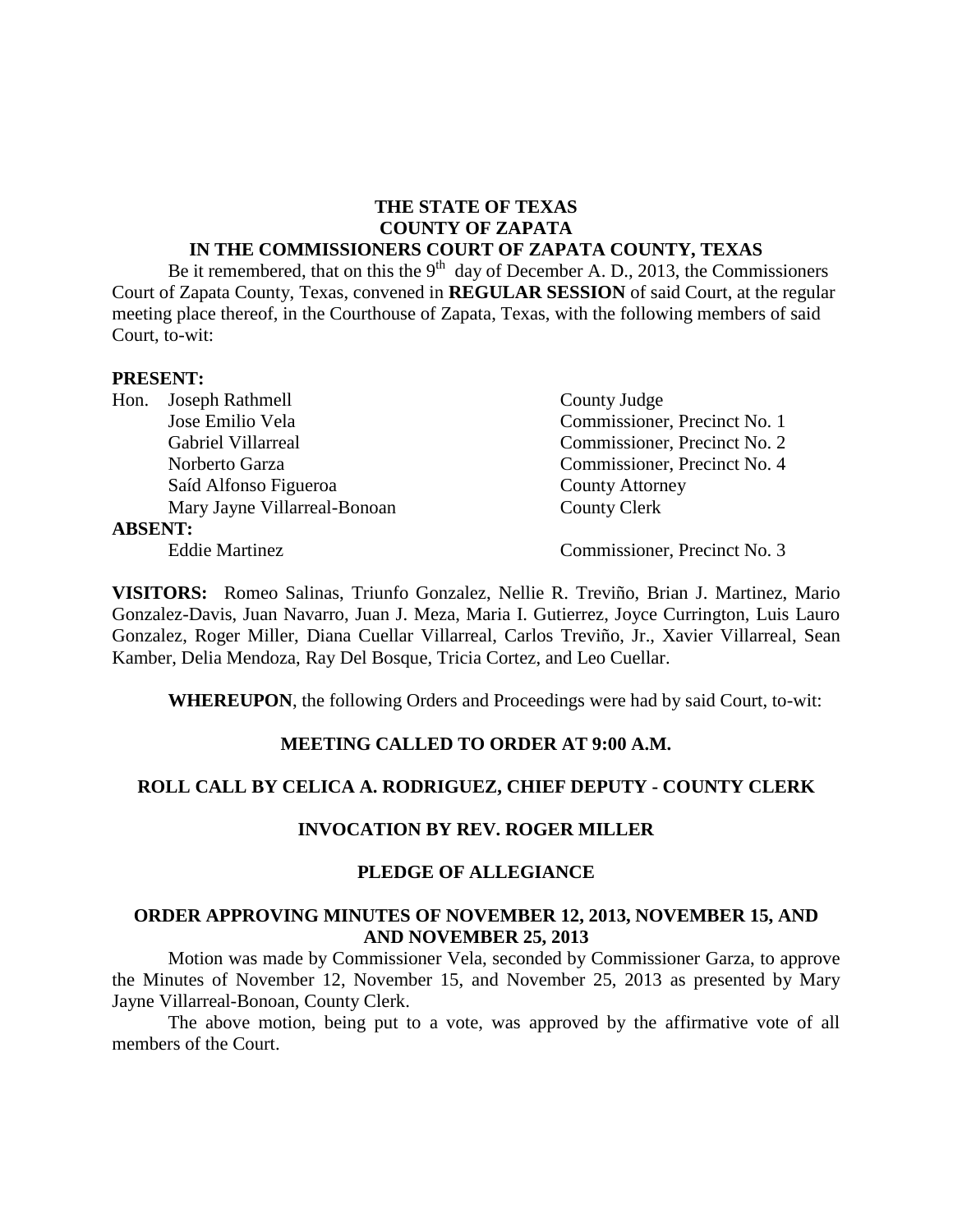## **MONTHLY REPORT OF ZAPATA FAMILY MEDICAL CLINIC**

Mr. Sean Kamber Laredo Medical Center presented the Court with the monthly report for October 2013. Mr. Kamber stated that if a patient is in the clinic to see a doctor during the night, the doctor should see the patient regardless of whether the doctor is sleeping or not.

### **COMMUNICATIONS**

Commissioner Vela informed that North Elementary School will be having opening ceremonies tomorrow, December 10, at 6:00 p.m.

## **ORDER APPROVING INVOICES**

Motion was made by Commissioner Garza, seconded by Commissioner Villarreal, to approve invoices as presented by Triunfo Gonzalez, County Auditor.

The above motion, being put to a vote, was approved by the affirmative vote of all members of the Court.

## **ORDER APPROVING CHECKS ISSUED AND TREASURER'S REPORT**

Motion was made by Commissioner Garza, seconded by Commissioner Vela, to approve checks issued and Treasurer's Report as requested by Hon. Romeo Salinas, County Treasurer.

The above motion, being put to a vote, was approved by the affirmative vote of all members of the Court.

## **REPORT ON ZAMOLARES FOR KIDS BENEFIT CONCERT**

Brian Martinez, Event Organizer for Zamorales, reported on the Zamorales for Kids Benefit Concert held on November, 2013. Gifts will be distributed on December 23 along with Judge Guerra's Blue Santa gift distribution.

## **ORDER APPROVING APPOINTMENT OF MEMBER OF ZAPATA COUNTY COMMISSIONERS COURT TO ZAPATA COUNTY APPRAISAL BOARD**

Motion was made by Commissioner Villarreal, seconded by Commissioner Garza, to approve the appointment of Zapata County Commissioner Jose E. Vela, as a member to the Zapata County Appraisal Board as requested by Hon. Joe Rathmell, County Judge.

The above motion, being put to a vote, was approved by the affirmative vote of all members of the Court.

## **ORDER APPROVING PURCHASE OF 4 COMPUTER TOWERS FOR TAX OFFICE**

Motion was made by Commissioner Garza, seconded by Commissioner Villarreal, to approve request to purchase 4 computer towers for the Tax Office as requested by Luis Lauro Gonzalez, Tax Assessor/Collector. Delia Mendoza stated that the school will be splitting the cost; Tax Office will transfer monies from supplies.

The above motion, being put to a vote, was approved by the affirmative vote of all members of the Court.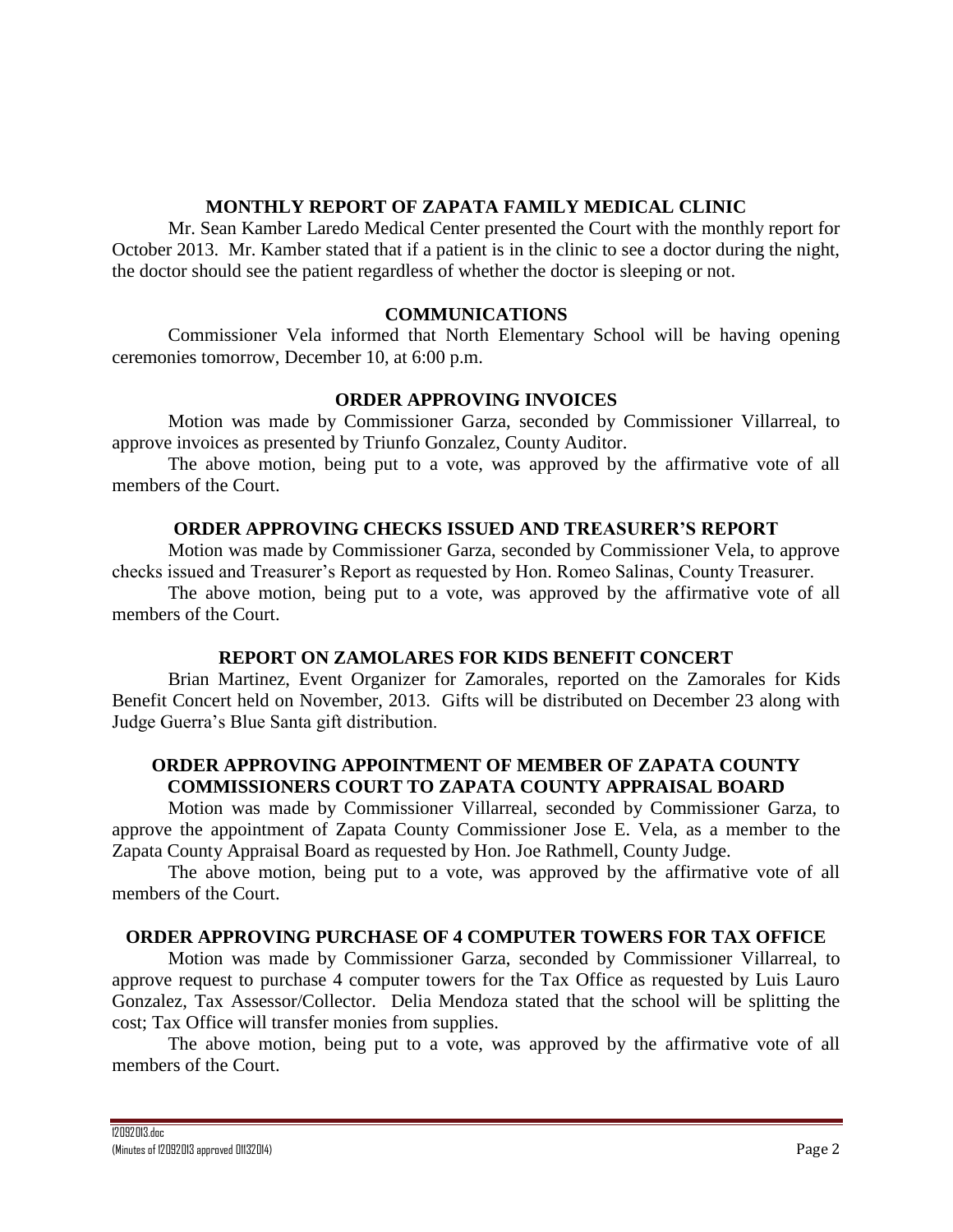## **ORDER AWARDING MANAGEMENT CONTRACT TO MARIO GONZALEZ-DAVIS FOR STREET IMPROVEMENT PROJECT UNDER OFFICE OF RURAL AFFAIRS FOR CONTRACT NO. 713-521**

Motion was made by Commissioner Villarreal, seconded by Commissioner Garza, to award the management contract for the Street Improvements Project under the Office of Rural Affairs for Contract No. 713-521 as requested by Dioni Hernandez, Project Administrator Assistant.

The above motion, being put to a vote, was approved by the affirmative vote of all members of the Court.

## **ORDER AWARDING ENGINEERING CONTRACT TO PREMIER ENGINEERING FOR THE STREET IMPROVMENTS PROJECT UNDER OFFICE OF RURAL AFFAIRS FOR CONTRACT 713-521**

Motion was made by Commissioner Villarreal, seconded by Commissioner Garza, to award the engineering contract to Premier Engineering for the Street Improvements Project under the Office of Rural Affairs for Contract No. 713-521 as requested by Dioni Hernadez, Project Administrator Assistant.

The above motion, being put to a vote, was approved by the affirmative vote of all members of the Court.

# **ORDER APPROVING INSTALLATION OF STREET LIGHT AT 22ND AVENUE BETWEEN ELM AND DELMAR STREET IN ZAPATA**

Motion was made by Commissioner Garza, seconded by Commissioner Vela, to approve the installation of a street light at 22nd Avenue between Elm and Delmar Street in Zapata as requested by Hon. Gabriel Villarreal, Commissioner Pct. 2.

The above motion, being put to a vote, was approved by the affirmative vote of all members of the Court.

#### **THE FOLLOWING ITEMS WERE DISCUSSED IN EXECUTIVE SESSION**

- 14. Consultation with attorney and possible action to review appraisal for proposed land acquisition at the Zapata County Cemetery as requested by Said Alfonso Figueroa, County Attorney*. Executive Session is requested pursuant to Texas Government Code Title 5, Sub Chapter D, Section 551.071, Consultation with Attorney and Section 551.072, Real Property.*
- 15. Consultation with attorney regarding personnel matters in recent EEOC claim filed against Zapata County as requested by Nellie R. Treviño, Personnel Director. *Executive Session is requested pursuant to Texas Government Code Title 5, Sub Chapter D, Section 551.071, Consultation with Attorney and Section 551.074, Personnel Matters.*

## **MOTION WAS MADE BY COMMISSIONER GARZA, SECONDED BY COMMISSIONER VILLARREAL, TO ENTER INTO EXECUTIVE SESSION**

### **PUBLIC COMMENT**

Trisha Cortes of the Rio Grande International Study Center, address the Court, their mission is to preserve, protect and foster respect for the Rio Grande-Rio Bravo, its watershed, environment and cultures, through research, education and bi-national stewardship and alliances